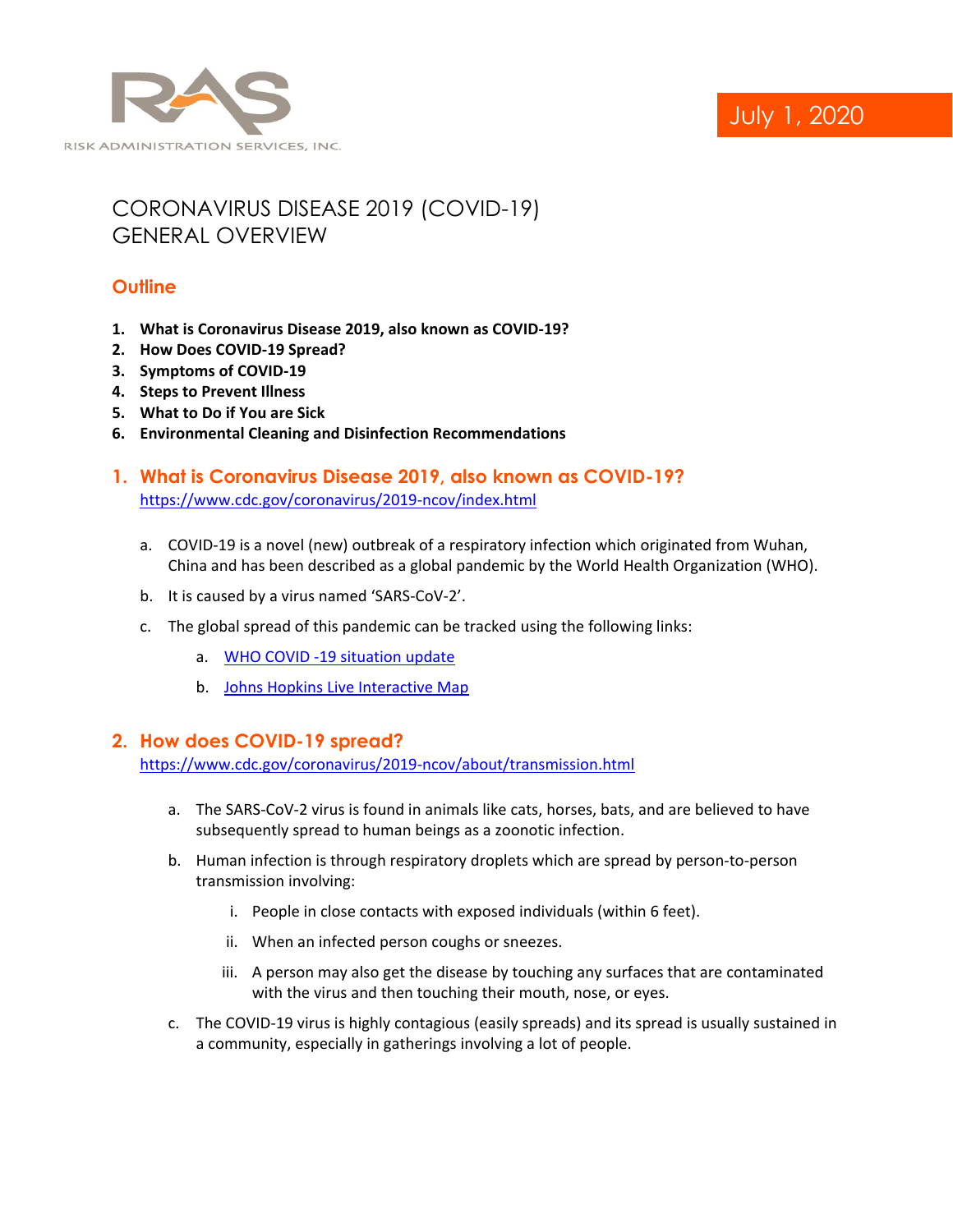## **3. Symptoms of COVID-19**

<https://covid19.who.int/> <https://www.cdc.gov/coronavirus/2019-ncov/about/symptoms.html>

- a. Symptoms may appear from 2-14 days after exposures.
- b. The symptoms may vary from mild to severe illnesses and even death.
- c. The following categories of people are more susceptible to the disease:
	- i. Older adults.
	- ii. People with severe underlying chronic medical conditions like heart disease, lung disease, or diabetes.
- d. Most common cases are mild with the following symptoms:
	- i. Fever
	- ii. Cough
	- iii. Shortness of breath
	- iv. Difficulty in breathing
- e. In severe cases, patients may develop the following:
	- i. Pneumonia
	- ii. Respiratory failure
	- iii. Severe acute respiratory syndrome
	- iv. Kidney failure
	- v. Death



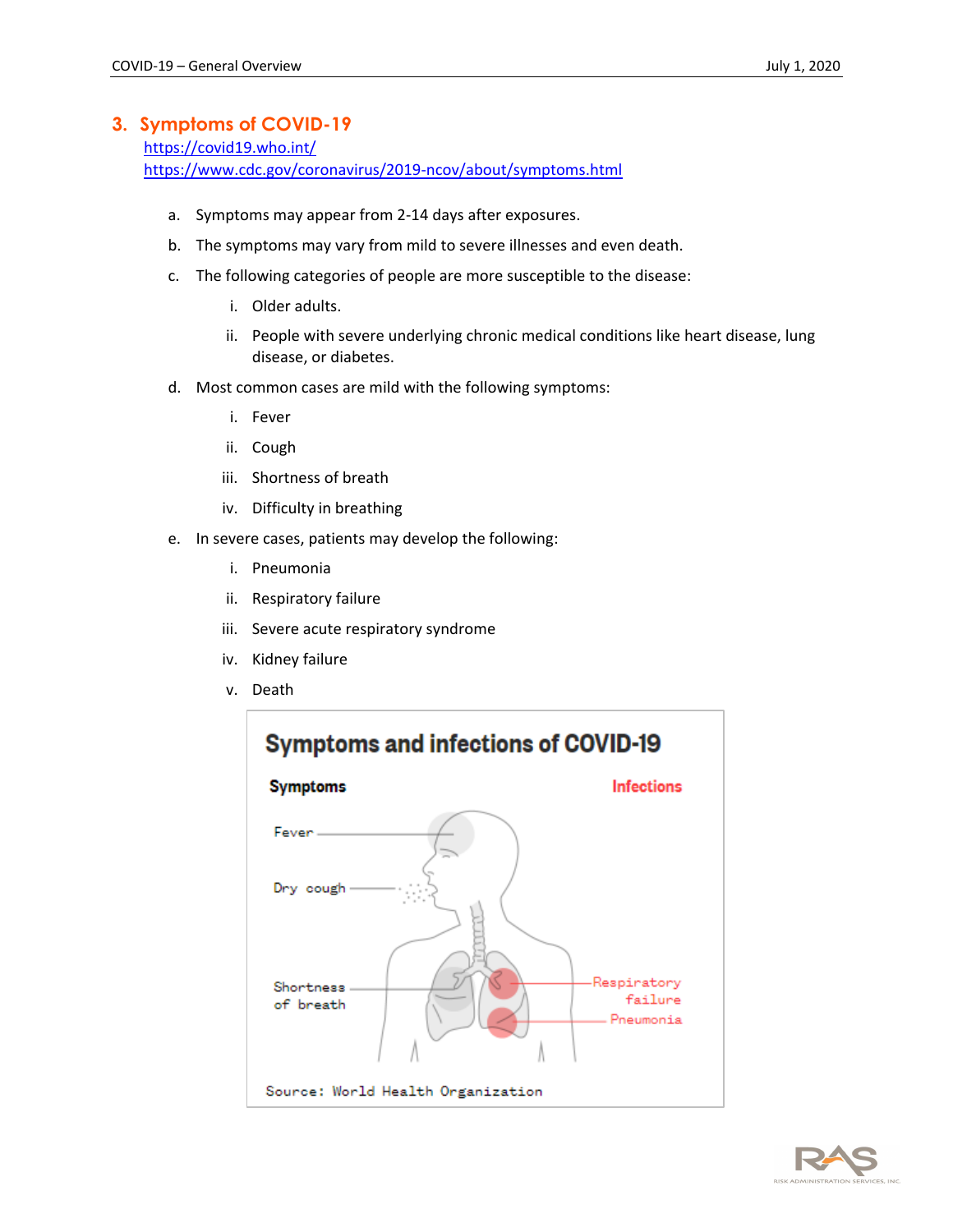## **4. Steps to Prevent Illness**

<https://www.cdc.gov/coronavirus/2019-ncov/about/prevention.html>

- a. The best way to prevent illness is to avoid being exposed to the virus!
- b. Steps to protect yourself from being exposed to the virus include:
	- i. Clean your hands as many times as possible by:
		- 1) Washing with soap and running water for up to 20 seconds.
		- 2) Use hand sanitizers that contain up to 60% alcohol, if soap and water are not readily available.
		- 3) Avoid touching your eyes, nose, and moth with unwashed hands.
	- ii. Avoid close contact with sick people.
	- iii. Maintain a safe distance between yourself and other people, especially if COVID-19 is spreading in a community.
- c. Steps to protect others:
	- i. Stay at home if you are sick.
	- ii. Cover your mouth and nose or use the inside of your elbow when you cough or sneeze.
	- iii. Throw away used tissues in the trash.
	- iv. Immediately wash your hands with soap and water for at least 20 seconds.
	- v. If you are sick and are around other people, wear a facemask.
	- vi. If you are not sick, you do not need to wear a facemask except when caring for a sick person who cannot wear a facemask for health reasons!
	- vii. Clean and disinfect surfaces that you frequently touch, using:
		- 1) Diluted bleach (1/3 cup of bleach per gallon of water).
		- 2) Alcohol solutions at least 70%.
		- 3) Other EPA-approved household disinfectants.

### **5. What to Do if You are Sick**

<https://www.cdc.gov/coronavirus/2019-ncov/about/steps-when-sick.html>

- a. Call your doctor if you develop symptoms and call the clinic ahead prior to your visit.
- b. If you are exposed or mildly ill, stay at home, avoid public areas, and avoid public transportations of all types.
- c. Stay away from others and avoid/limit contacts with animals and pets.
- d. Wear a facemask if you are sick or if you are caring for someone who is sick but is unable to wear facemask.

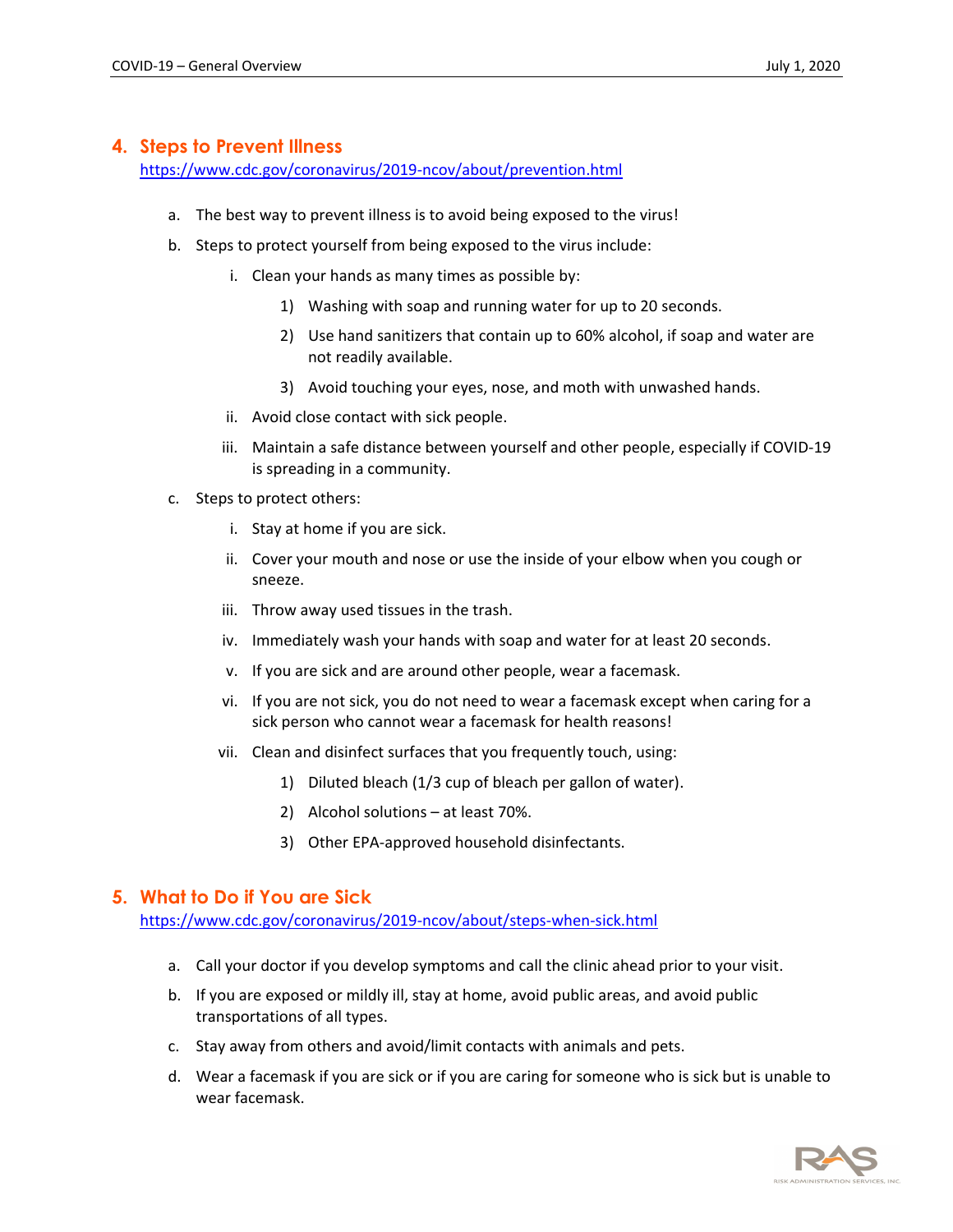- e. Cover your cough or sneezes, dispose used tissues, and wash your hands with soap and water for up to 20 seconds. Use alcohol-based hand sanitizers that contain at least 60% alcohol if soap and water are not available.
- f. Avoid touching your eyes, nose, and mouth with unwashed hands.
- g. Avoid sharing personal household items like dishes, drinking glasses, cups, eating utensils, towels, or bedding with other people or pets.
- h. Clean and disinfect all 'high-touch' surfaces like counters, doorknobs, bathroom fixtures, phones, keyboards, tablets, tabletops, and bedside tables with household disinfectants.
- i. Continue to stay at home until you are instructed otherwise after consultations with healthcare providers.

#### **6. Environmental Cleaning and Disinfection Recommendations**

<https://www.cdc.gov/coronavirus/2019-ncov/community/organizations/cleaning-disinfection.html>

- a. Surfaces
	- i. Clean using a detergent or soap and water prior to disinfection.
	- ii. For disinfection, diluted household bleach solutions, alcohol solutions with at least 70% alcohol, and most common EPA-registered household disinfectants should be effective.
		- 1) Follow manufacturer's instructions for application and proper ventilation.
	- iii. For linens, clothing, and other items that go into the laundry:
		- 1) Do not shake to minimize the possibility of dispersing virus through the air.
		- 2) Launder items using the warmest appropriate water setting for the items and dry the items completely.
		- 3) Clean and disinfect hampers or other carts for transporting laundry.
- b. Personal Protective Equipment (PPE) and hand hygiene.
	- i. Cleaning staff should wear appropriate disposable PPE for all tasks.
	- ii. Gloves and gowns should be removed immediately after cleaning a room so as not to contaminate the wearer.
	- iii. Cleaning staff should report breaches in PPE immediately.
	- iv. Cleaning staff and others should perform hand washing with soap and running water as often as possible.
- c. Practice universal precaution while at work
	- i. Practice normal prevention actions while at work and home including cleaning your hands as often as possible.
	- ii. Avoid touching eyes, nose, or mouth with unwashed hands.
	- iii. All employees must ensure their hands are cleaned after:
		- 1) Blowing one's nose, coughing, or sneezing.